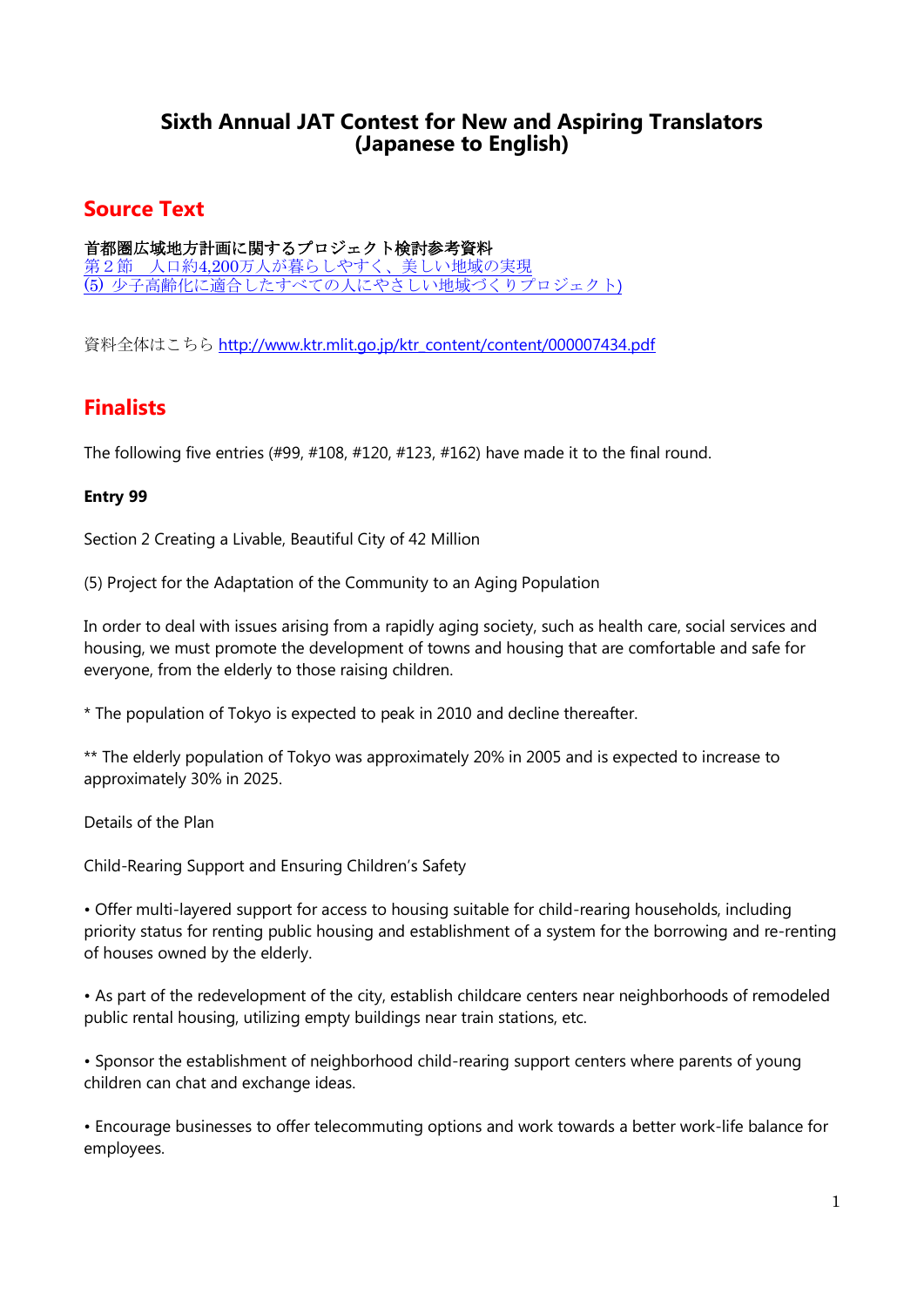• Establish after-school classes, clubs, etc. for children who need a place to go after school.

• Promote measures to ensure the safety of children walking to and from school, such as the installation of sidewalks on roads leading to schools, neighborhood crime watch patrols, and installation of street lights.

An example of a road used by students with a sidewalk.

Creating a Neighborhood Where the Elderly and Disabled Feel Secure

• Offer multi-layered housing support including priority status for renting public housing and promotion of the provision of rental packages which include services aimed at senior citizens.

• Create neighborhoods where the elderly are looked after, for example by inviting nursing homes and other social service facilities to locate near remodeled public rental housing, sponsoring services to check on senior citizens which utilize neighborhood support networks, securing commitments by NPO's to provide transportation services, etc.

• Promote the use of Universal Design in public transportation, housing and other buildings, public open spaces, etc.

• Install guide tiles in flooring for the vision-impaired, ostomate-friendly toilets, etc.

An image of public rental housing with attached social services facility. Remodeled public housing. Deluxe public housing. Day service center, child care center and other facilities.

Pedestrian crossing with bicycle lane and no curb.

#### Creating the New Town

• Facilitate the diversification of household membership through such means as priority renting status for families with young children or elderly members, and inviting child care centers and other social service facilities to locate near housing complexes.

• Encourage neighborhood management through the cultivation of the talent who will create the New Town, creation of neighborhood rules by residents, cultivation of local businesses, etc.

• Create a vital neighborhood through the use of PFI's to build private sector know-how and funding.

Building a Safe Health Care System

• Promote the increased use of local doctors and pharmacies to properly distribute the burden on these facilities.

• Provide public transportation to medical facilities, and traveling doctors to serve remote areas.

• Create a regional emergency medical system providing increased access to emergency medical services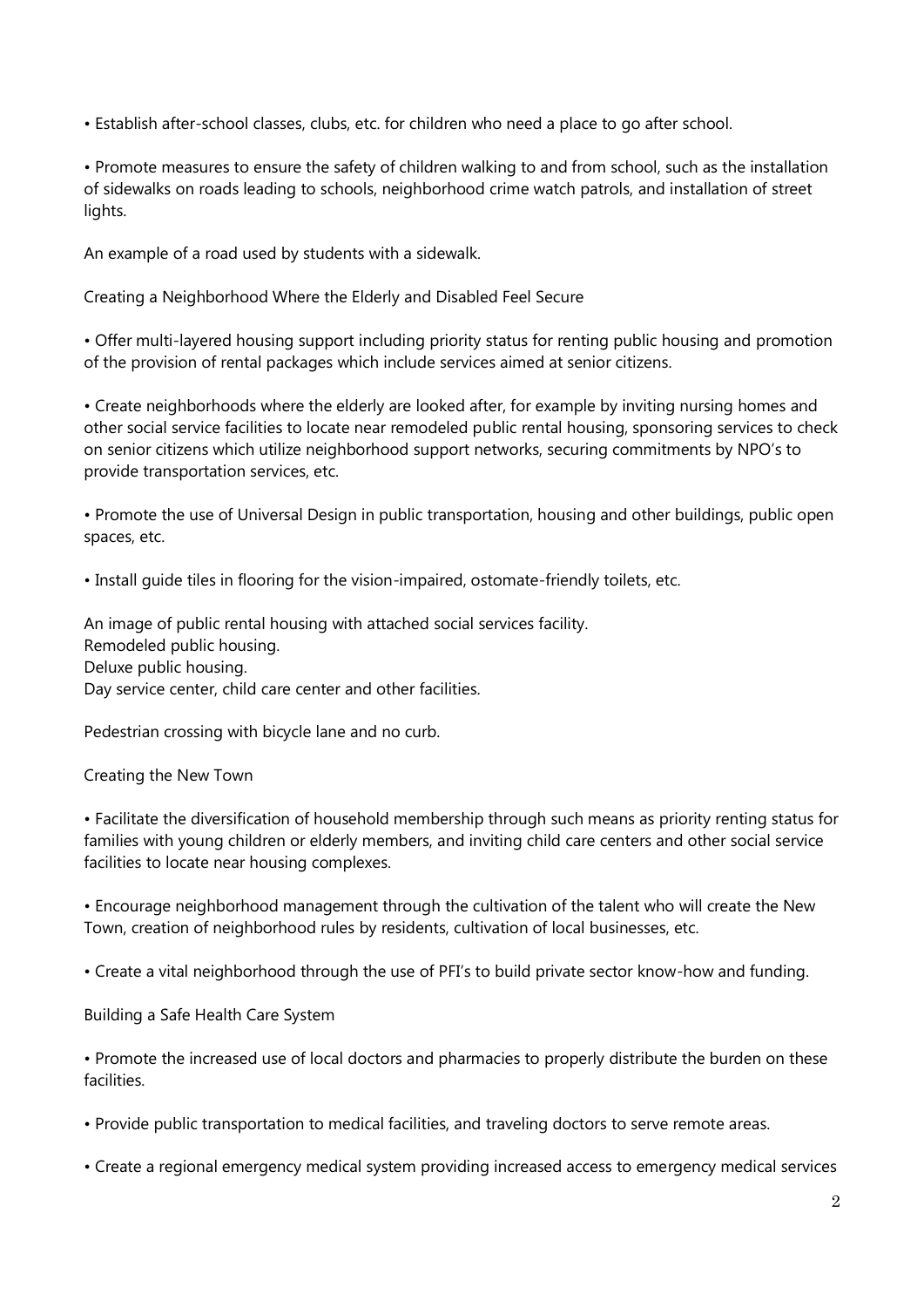including complete information-sharing between fire departments and medical professionals, introduction of medical helicopters, and maintenance of the highway network.

• Strengthen measures to contain the New Type Influenza and other infectious diseases.

Regional Map of Access to Advanced Emergency Medical Services Legend Advanced Emergency Medical Facility Expressway Under 15 Minutes 15 to 30 Minutes 30 to 45 Minutes 45 to 60 Minutes Over 60 Minutes

#### **Entry 108**

[Note from Contest Organizers: Graphical elements translated as graphics not reproduced here]

Section 2: Making a beautiful and comfortable environment a reality for our 42 million residents

(5) Regional development projects which are good for everyone in an aging society Japan's low birth rate and its aging society both bring with them a host of issues in the fields of medicine, welfare, and housing. In order to resolve these issues, we are working to create comfortable cities and living spaces, where it is easy to raise children and where our seniors -- and all of our residents -- can feel safe and at ease.

\*The population of the Greater Tokyo Area is expected to peak in 2010 and then fall into decline \*The proportion of the elderly (over 65) population in the Greater Tokyo Area was approximately 20% in 2005 and is expected to increase to approximately 30% by 2025

#### A detailed look at our plans

Providing support for child-rearing and ensuring the safety and security of children

- Stratified plans to provide housing for families with children, including giving priority for public rental housing to those families which are raising children, as well as renting out housing that belongs to senior citizens in order to sublet it to families which are raising children

- Setting up nursery schools during the renovation of public rental housing complexes and urban redevelopment projects, as well as setting up nursery schools and other facilities by actively using currently empty properties near train stations

- Creating spaces where the parents of infants can easily interact with one another and seek advice by providing facilities such as local child-rearing support centers

- Promoting the move among businesses towards telecommuting and realizing a healthy work-life balance

- Ensuring that there is a place for children to go after school by setting up after-school classes and clubs - Implementing safety measures for students going to and from school by better outfitting the sidewalks that students use to commute, having local safety patrol groups watch over the routes, and keeping the streets lit at night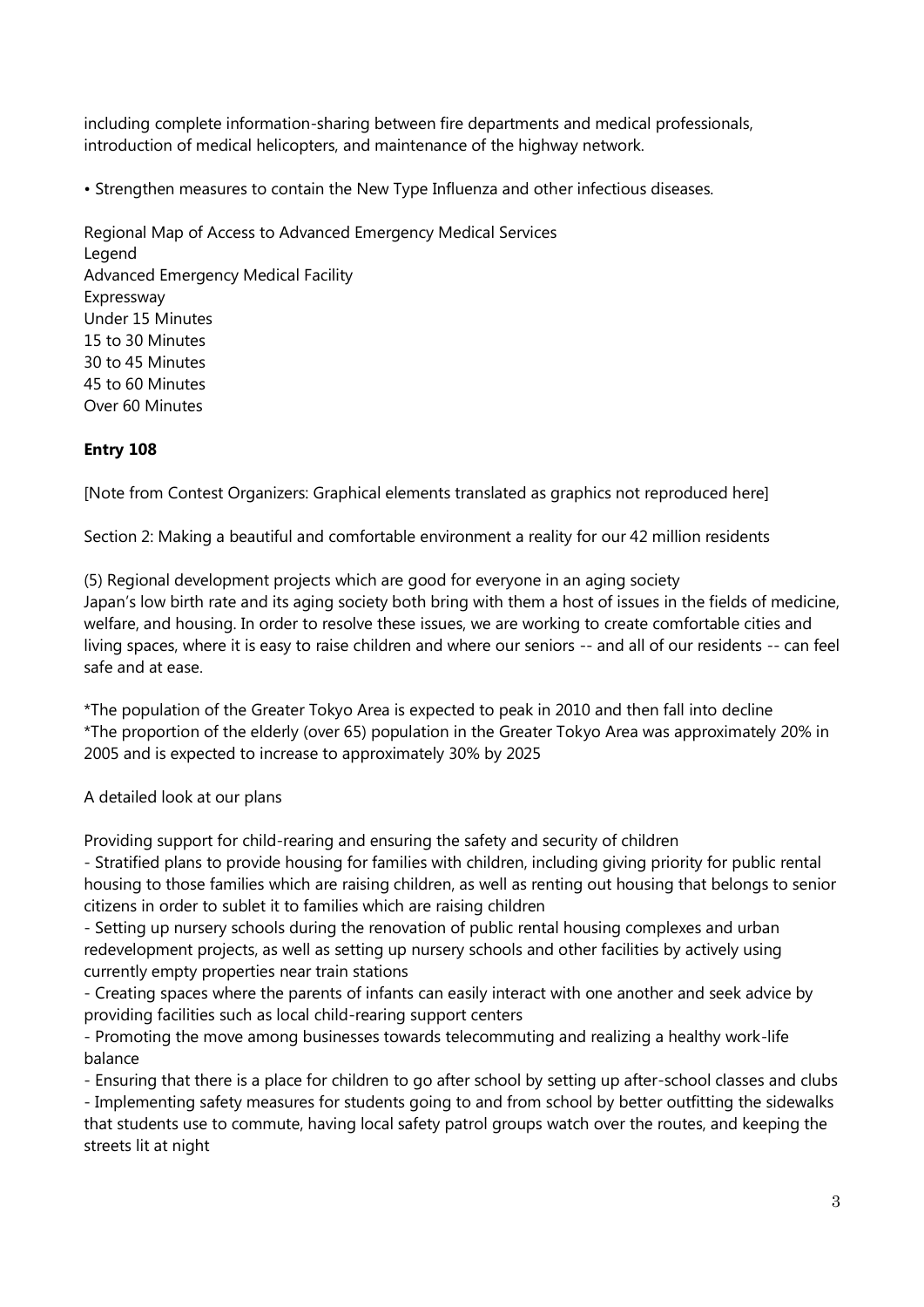One example of a sidewalk designed primarily for students going to and from school

Making this a region where our senior citizens can live comfortably

- Stratified plans to provide housing for our senior citizens, such as giving them priority for public rental housing and encouraging the construction of housing with services for senior citizens

- Regional development which will look after senior citizens and others by setting up regional nursing homes and other welfare centers, establishing welfare facilities during the renovation of public rental housing, providing care by putting our regional networks to active use, and offering comprehensive transportation services through NPOs or other organizations

- Promoting the movement towards "universal design" for public transportation, housing, architecture, streets, and more.

- Installing daily living aids such as tactile tile blocks for the visually impaired and toilets equipped for those who have undergone an ostomy procedure

An illustration of a combined public rental housing facility and welfare institute

Wide sidewalks for pedestrians which resolve the problems of height differences

Revitalizing our planned communities

- Diversifying households and the generational makeup of communities by giving housing priority to both families raising children and senior citizens, as well as establishing and inviting in nursery schools and welfare facilities

- Moving forward with an area management plan which will foster the human resources to carry out the revitalization of our planned communities, establish regulations for making communities which are focused around their residents and cultivate community businesses

- Stimulating vital areas by proactively using the know-how and capital of the people, such as through the Private Finance Initiative (PFI)

Constructing a medical system that instills a sense of safety and peace of mind

- Fully developing the regional healthcare systems by promoting policies to ensure that there are doctors in local areas, to encourage sharing the burden of certain aspects of medical care through the spread of family drugstores and to build a cooperative healthcare system for each illness

- Creating widespread support for areas without doctors by implementing a remote medicine system and having visiting practitioners, as well as ensuring that medical institutions can be reached by public transportation, such as a community bus service

- Establishing a widespread emergency medicine system that ensures access to emergency medicine facilities through the arterial road network, the introduction of air ambulances and the thorough dissemination of information regarding the services of the fire department and medical institutions - Strengthening countermeasures against infectious diseases like the H1N1 flu virus

Accessibility in the areas surrounding tertiary emergency medicine centers

## **Entry 120**

Section Two: Creating a Beautiful and Comfortable Home for Forty-Two Million Residents

(5) Regional Planning Project Adapted to an Aging, Low-Birthrate Society—Creating Spaces where People from All Walks of Life Can Feel at Home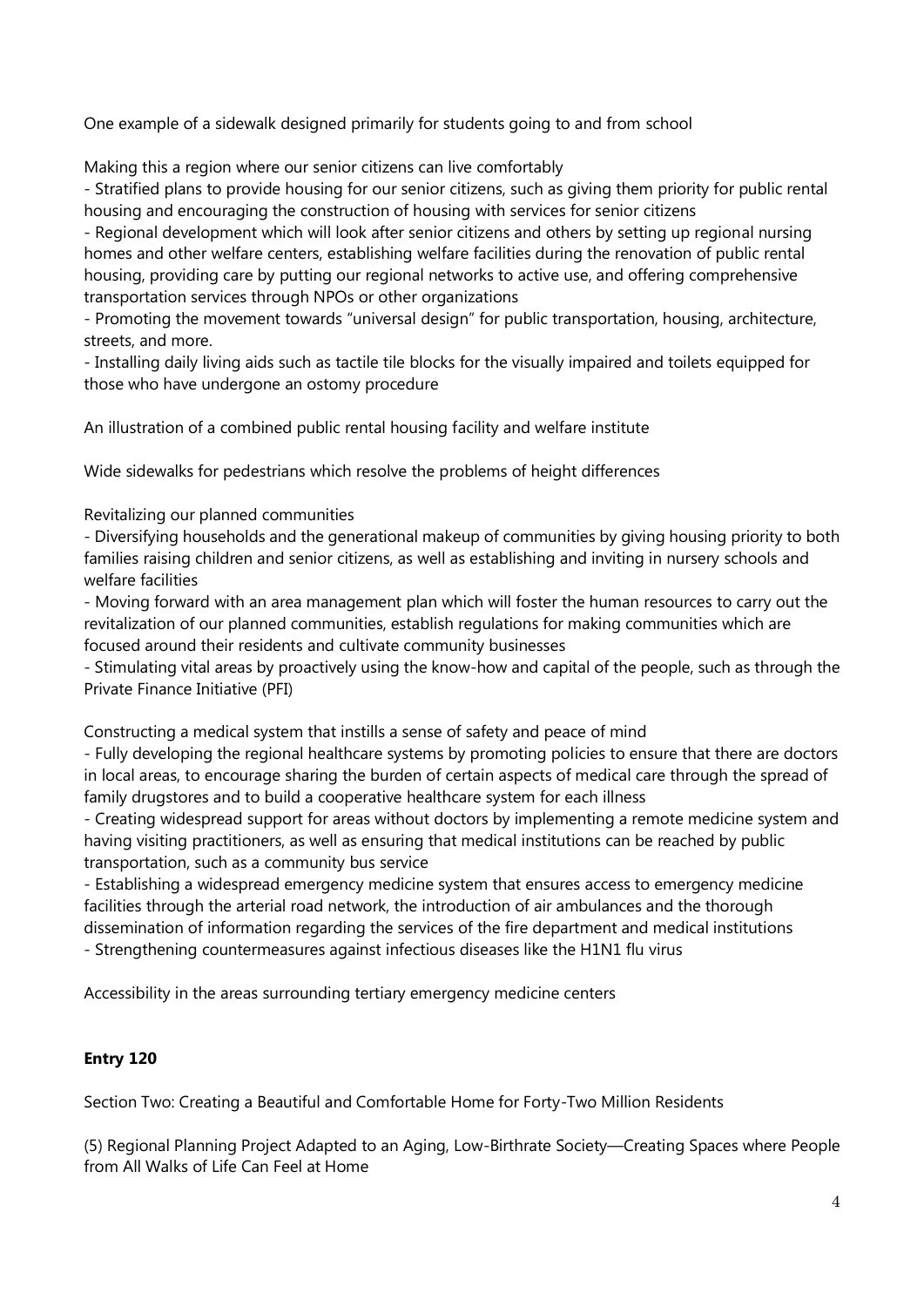As a consequence of the realities of Japanese society, which is becoming increasingly elderly on average with a steadily decreasing number of children being conceived, we are faced with a host of problems on a wide variety of fronts, such as in the fields of medical care, social welfare and housing. In order to rise to the challenges posed by these issues, we are moving forward with the development of amenable communities and residential spaces which are well-disposed to the needs of parents raising children, and where all citizens, especially the elderly, may live in safety and comfort.

• The population of the Greater Tokyo Metropolitan Area will begin to decline after peaking in the year 2010.

• While roughly twenty percent of the population of the Greater Tokyo Metropolitan Area was over the age of sixty-five as of the year 2005, this figure will increase to approximately thirty percent by the year 2025.

Details of Specific Approaches to be Taken

Child-Rearing Support, and Ensuring Children's Safety and Comfort

• Priority leasing when applying for public rented housing, sub-leasing of residential units owned by elderly citizens to households raising children, and the formulation of other such measures designed to provide multi-tiered residential support for child-rearing households.

• Preparation of nursery schools in conjunction with urban redevelopment or the rebuilding of public housing projects, or by utilizing empty retail shop spaces in the vicinity of train stations.

• Establishment of community child-raising support centers where parents of infant children may freely seek advice while interacting with other parents.

• Promoting job-seeking at companies incorporating tele-commuting and flex-time work systems.

• Providing children with after-school gathering places, such as by establishing after-school study sessions and after-school kids' clubs.

• Promoting policies designed to provide for the safety of children commuting to and from school, such as by laying down sidewalks along school commuting routes, encouraging community child protection through the formation of crime-prevention patrol teams, and installing lighting for children walking to or from school outside of daylight hours.

Typical sidewalk used mainly as a commuting route for school-age children. [photo caption]

Creating communities amenable to elderly residents

• Multi-tiered residential support, such as priority leasing when applying for public rented housing, and providing residences with services and amenities especially designed to suit the needs of elderly residents. • Developing communities wherein elderly residents are protected and cared for through the establishment of social welfare centers such as community caregiving facilities, building welfare facilities in conjunction with the rebuilding of public housing projects, and inviting bids for similar construction projects; providing protective services which make full use of pre-existing local community networks; and working together with non-profit organizations and other groups to implement full-scale transportation services.

• Promoting the implementation of barrier-free "universal design" for transportation infrastructure, residences and buildings, and pedestrian spaces accessible by all.

• Installing yellow guide blocks in pavement for use by the visually impaired, and equipping restrooms with special facilities for those who have undergone ileostomy, colostomy or urostomy medical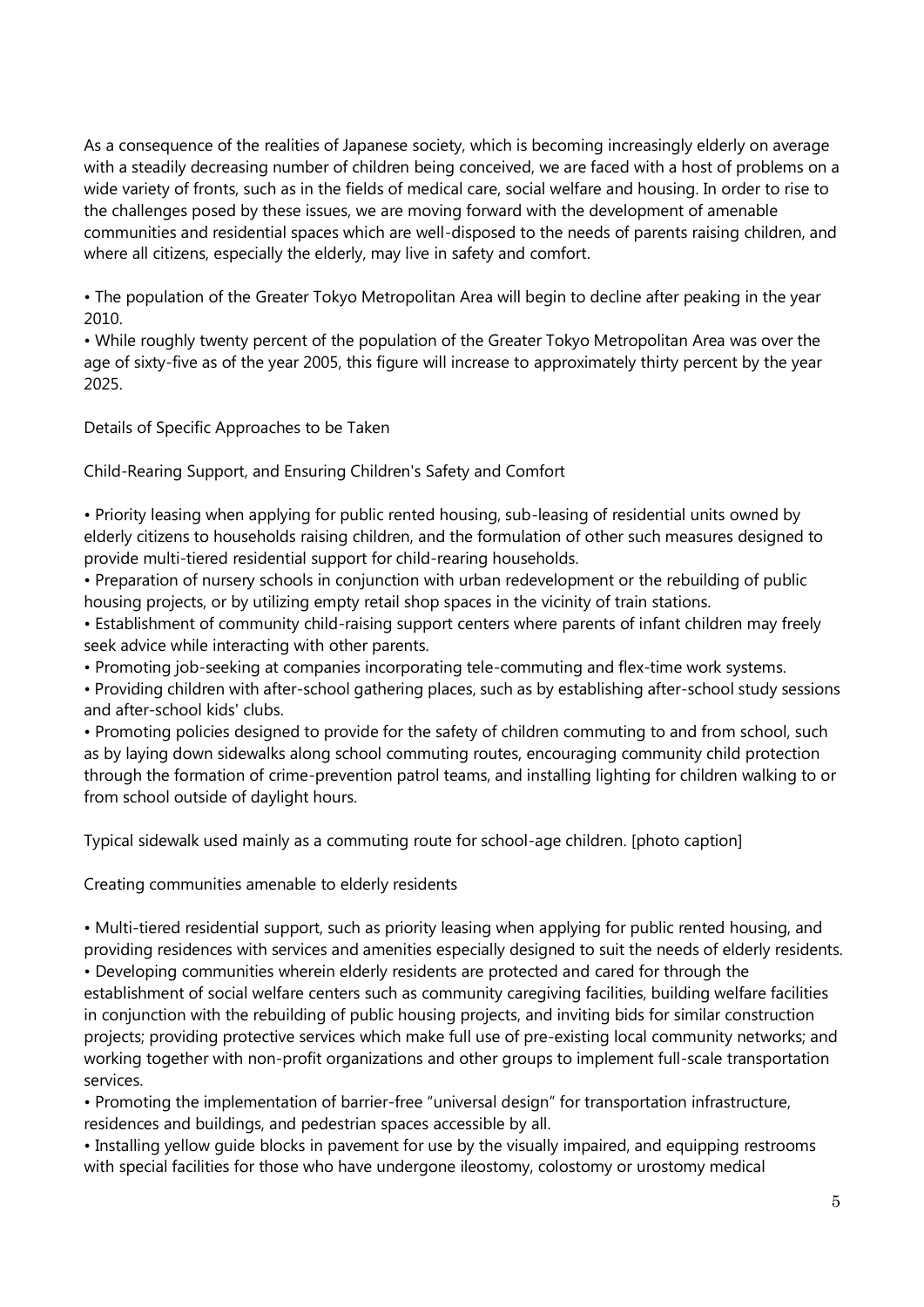procedures.

Artist's rendition of an integrated complex featuring public housing projects and social welfare facilities [caption]

Rebuilt public residences [caption]

Local upscale apartment complex [caption]

Daytime Senior Activity Center / Nursery school facilities [caption]

Crosswalks for use by both cyclists and pedestrians must be kept sufficiently wide, and curbs fronting crosswalks must be made flush with the street [caption]

Revitalization of New Town

• Diversifying household and generational makeup through priority leasing for households with elderly members and households raising children, and building day care facilities in conjunction with welfare facilities.

• Promoting area management through cultivating personnel to carry out the revitalization of New Town, drawing up rules for urban planning to be carried out by residents and nurturing community businesses • Actively incorporating PFI (Private Finance Initiative) approaches to create a revitalized, vigorous region through the proactive use of private sector acumen and capital.

Creation of a Safe and Secure Medical Care System

• Fully implementing a community medical care system by promoting policies aimed at allowing medical professionals to continue practicing within the community, promoting the efficient sharing of medical care duties by providing for more personal care physicians and neighborhood pharmacies, and creating a medical system which links individual hospitals into a wider medical care network.

• Pursuing broad-based measures to assist those who live in areas without medical care facilities nearby, such as by running community buses in an effort to guarantee transportation to medical institutions, and promoting the provision of "house call" mobile medical services and medical care to those in outlying areas.

• Establishing a broad-based emergency medical care system by thoroughly implementing a shared-information system for firefighters and medical institutions, introducing medical evacuation helicopter airlift services, and streamlining the network of main thoroughfares, all of which are designed to ensure access to emergency medical treatment.

• Enhancing response measures to new strains of the influenza virus such as the H1N1 swine flu.

Map of areas accessible from tertiary emergency medical institutions [caption]

[Box within illustration:] Legend [yellow square] Tertiary medical institution [red line] High-speed expressway [purple square] Less than 15 min. [blue square] 15 to 29 min.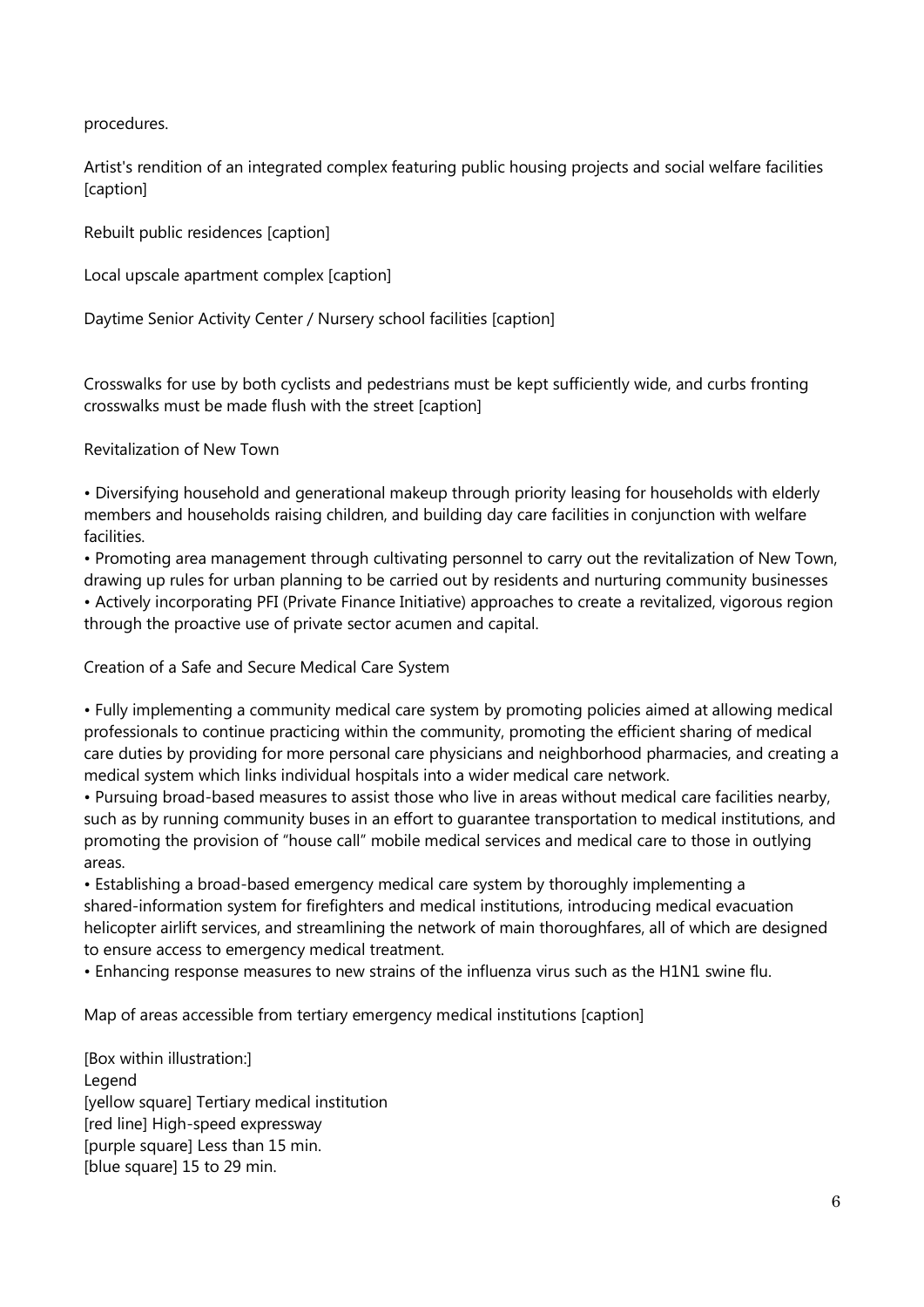[gray square] 30 to 44 min. [aquamarine square] 45 to 59 min. [light blue square] 60 min. or longer

## **Entry 123**

Section 2: Realizing an Attractive, Livable Region for 42 Million People

(5) Development Project to Adapt Communities Equitably to Population Aging and Decline

To address mounting problems in medicine, welfare, housing and other sectors brought on by a declining birthrate and aging population, the Tokyo metropolitan region will promote town and housing development that facilitates raising children and that enables not only the aged but all people to live in safety and comfort.

\* Regional population will decline after peaking in 2010

\* The percentage of aged people (65 years and older) in the region will rise from approximately 20 to 30 percent between 2005 and 2025.

Project Details

Child Rearing Support; Child Safety and Security

• Provide diverse housing options for households with children, such as prioritized entry into public rental apartments, and by creating a system in which housing owned by senior citizens is rented out to households with children.

• Set up day nurseries as integrated components of rebuilt public apartment complexes and urban redevelopment projects, and by repurposing vacant retail units near train stations.

• Provide venues where parents with infants or preschoolers can interact or seek guidance, such as community child rearing support centers.

• Motivate companies to implement telework and work-life balance initiatives.

• Provide environments in which children can spend time after school by organizing after-school classes and clubs.

• Improve safety and security during school commuting hours through proper construction and maintenance of sidewalks on routes to schools, community-based child supervision such as crime-watch patrols, and adequate nighttime illumination.

Example of newly maintained sidewalks used primarily as school routes

Strategies to Help Aged People Lead Worry-free Lives

• Provide diverse housing options by prioritizing entry into public rental apartments, and by increasing the supply of housing equipped with services for the elderly.

• Develop local assistance services for seniors by constructing nursing facilities and other welfare centers, integrating welfare facilities as components of public apartment reconstruction projects, providing supervision services using residential networks, and by enhancing transport services through cooperation with NPOs and other groups.

• Boost the application of universal design in transportation, housing and architectural structures, pedestrian spaces and other environments.

• Install and maintain tactile navigational aids on sidewalks for the visually impaired, ostomate-accessible toilets, and other aids.

Illustration: Integrated Development of Public Housing and Welfare Facilities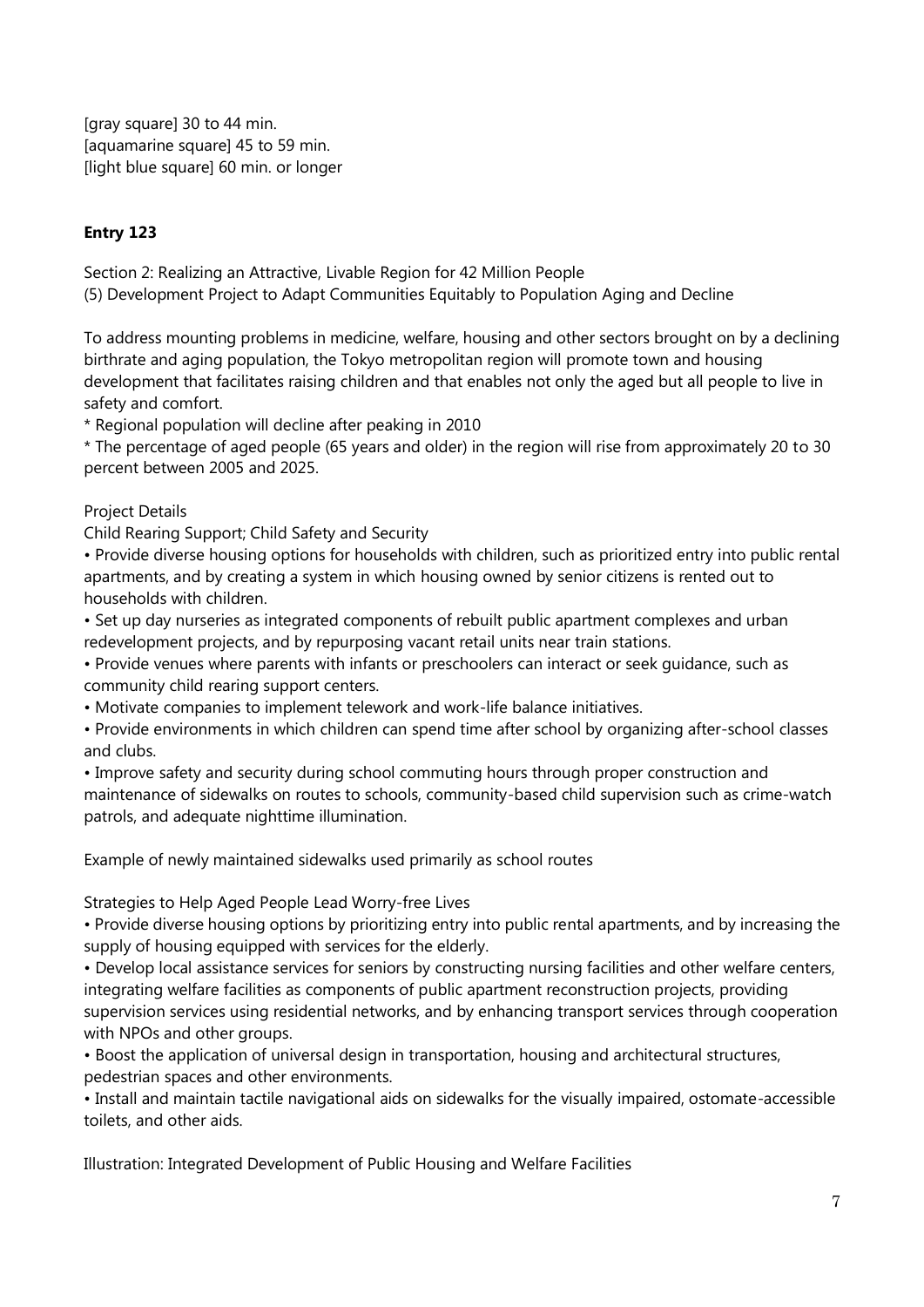- Rebuilt Public Housing
- High-quality Rental Apartments
- Adult and Children's Daycare Centers

Widened sidewalks with leveled surfaces for pedestrians and cyclists

Revitalization of New Towns

• Increase family and generational diversity in neighborhoods by prioritizing housing entry in favor of families with children or seniors, and by integrating the development of new day nurseries and welfare facilities.

• Stimulate civic involvement in local town management by cultivating leaders in town renewal, allowing citizens to take a major role in the drafting of community development rules, and by fostering businesses who take on local issues.

• Restore economic vitality to communities by utilizing private sector expertise and capital, as with PFI-related methods.

Constructing a Safe and Reliable Medical System

• Enhance regional medical care by promoting physician recruitment strategies, by increasing the number of primary care clinics and local pharmacies to balance the division of roles between institutions, and by developing a coordinated medical care response for each type of condition.

• Broaden service outreach to doctorless districts by providing dependable transportation such as community buses to medical facilities, and by promoting mobile clinics and telemedicine.

• Develop a far-reaching emergency medical system by amplifying information exchange between medical and fire institutions, by introducing medical helicopters, and by assuring access to emergency care through construction and maintenance of major road networks.

• Strengthen policies to control infectious diseases, such as new strains of the influenza virus.

Regional Accessibility to Medical Institutions that Provide Intensive Care

- Legend
- Medical Facility
- Highway
- < 15 minutes
- 15 30 min.
- 30 45 min.
- $45 60$  min.

\_\_\_\_\_\_\_\_\_\_\_\_\_\_\_\_\_\_\_\_\_\_\_\_\_\_\_\_\_\_

 $\cdot \geq 60$  min.

#### Notes:

1) The Tokyo metropolitan region is defined here as the area encompassing Tokyo city and the seven surrounding prefectures of Kanagawa, Saitama, Chiba, Ibaraki, Tochigi, Gunma, and Yamanashi. 2) Community buses in Japan contrast with purely public or private bus systems in that a municipality contributes in some capacity to its private operation, often but not exclusively by subsidizing operational costs.

## **Entry 162**

Section 2. Creating a comfortable and beautiful environment for 42 million people

5. An urban development initiative to meet the needs of a society with a low birth rate and an aging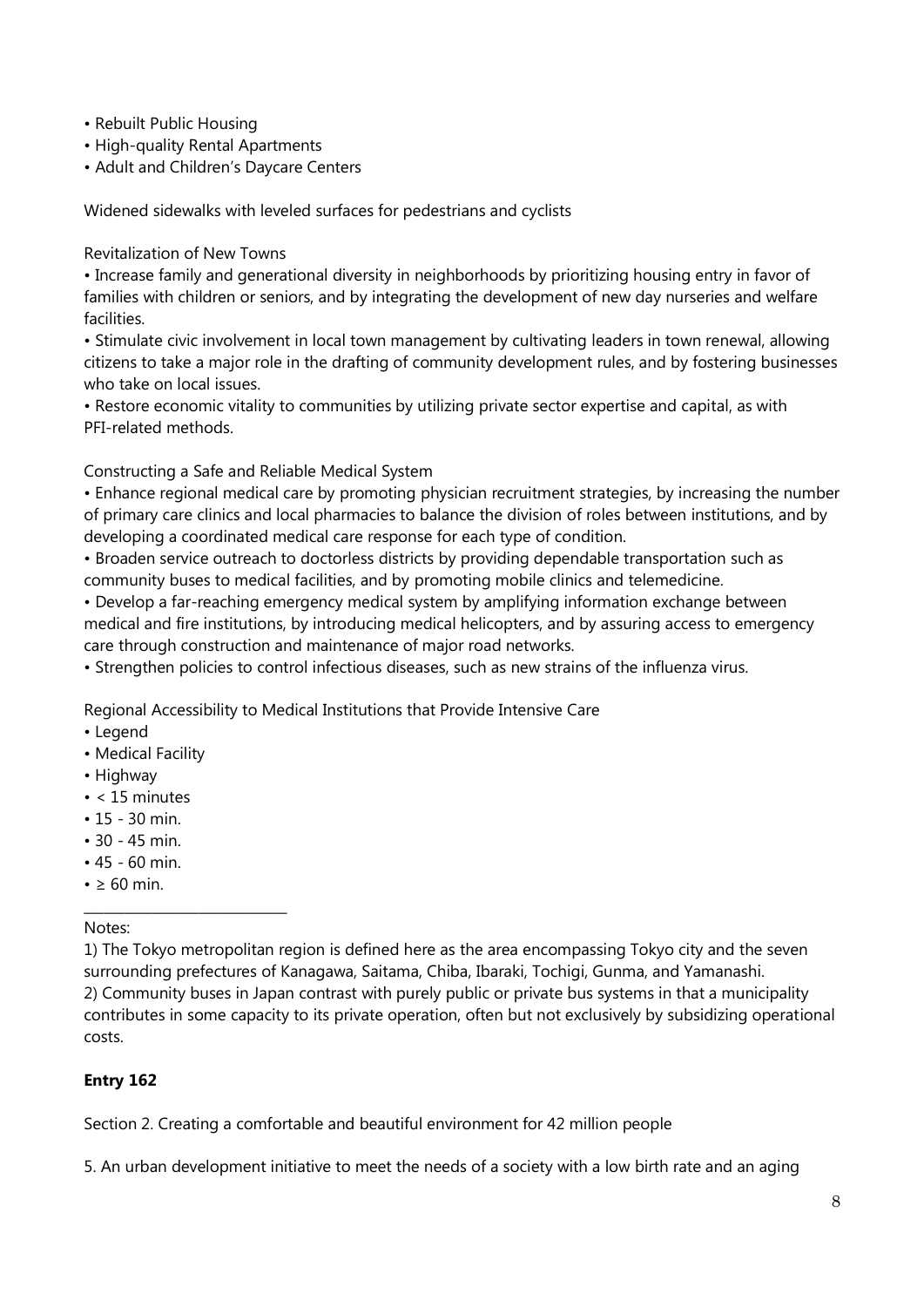### population

This initiative will meet the challenges accompanying a society with a rapidly advancing aging population and low birth rate, across all areas including medicine, welfare and housing. It will support families raising children and provide a safe and comfortable living environment for the elderly, and all members of society.

#### **Notes**

- The population of the Tokyo Metropolitan Area is set to peak in 2010.
- The proportion of the population over the age of 65 years will grow to 20% in 2005 and 30% in 2025.

#### Specific measures

Supporting families and ensuring the safety and security of children

• Establishing a multi-tiered system for families raising children by providing priority for publicly funded housing and the leasing of housing from the elderly by the government for subleasing to families

• Rebuilding public housing developments and city redevelopments to include childcare facilities and the allocation of vacant shops around stations for use as child care centers

• Establishing support centers for parents with young children allowing for informal interaction with other parents

• Helping business work towards telecommuting and a better work-life balance

• Ensuring a place for children after school such as after school classes and activities for children

• Implementing measures for the safety of children during travel to and from school such as the creation of walking routes in school zones, supervision by safety patrol groups, and ensuring well-lit areas

[Image] A walking route in a school zone

Creating a safe and secure living environment for the elderly

• Establishing a multi-tiered system for the elderly including priority for public housing and the promotion of housing with special services

• Looking after the needs of the elderly through establishing community welfare centers such as nursing homes; housing redevelopments which include or attract new welfare facilities; the use of local networks to care for the elderly; and transport services provided by NPOs

• Promoting universal design for public transportation, housing and other buildings, and pedestrian spaces

• Installing facilities such as tactile paving for the visually impaired and restroom facilities suitable for people with ostomies

[Image] Integrated public housing and welfare facilities [Captions L>R] Public housing reconstruction Daytime support center and day care center High quality apartments

[Image] Ensuring ample space for bicycles and pedestrians and eliminating raised curbs on sidewalks

Revitalizing residential areas

• Diversifying households and age groups by giving priority for public housing to the elderly and families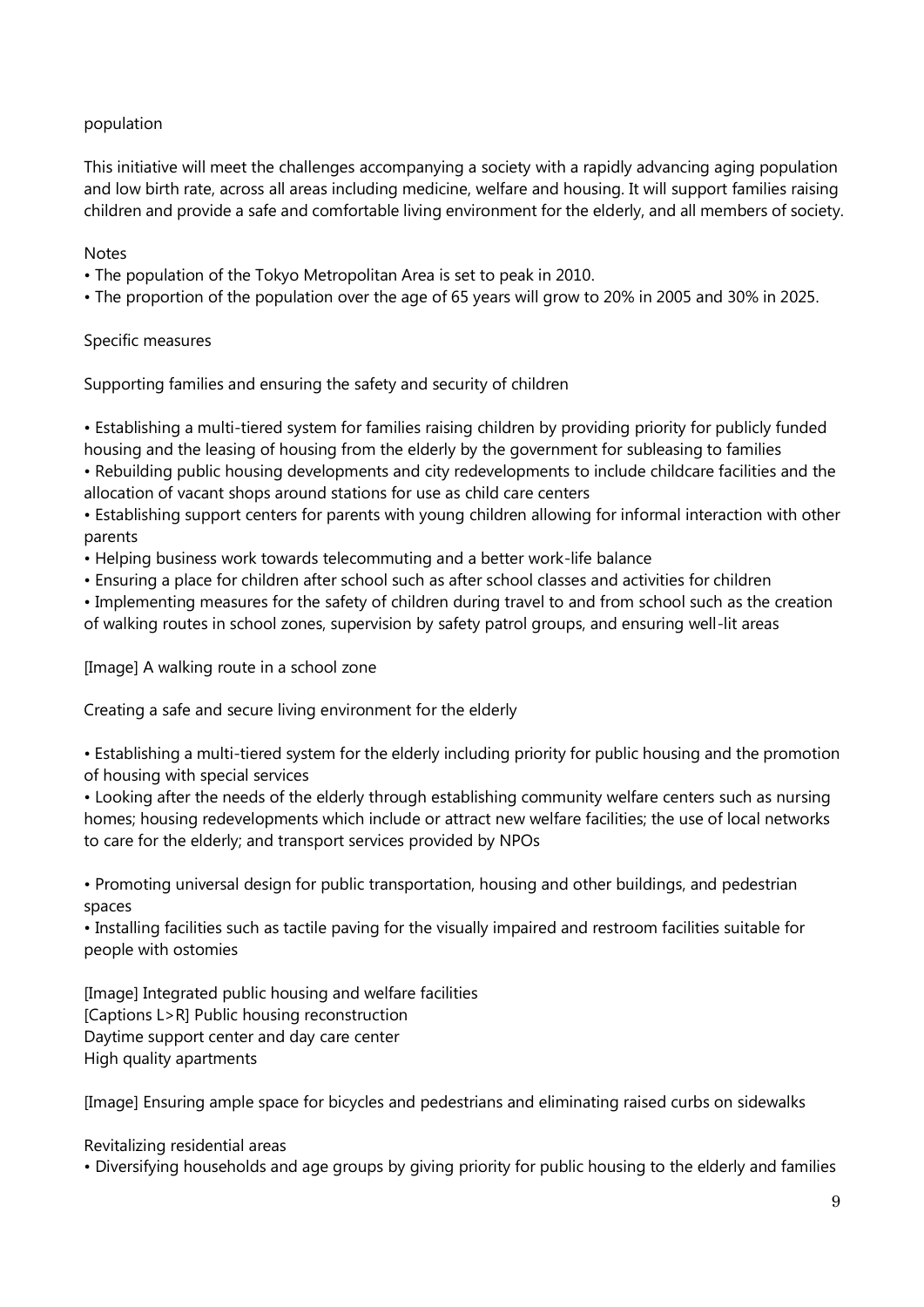raising children; and attracting and establishing childcare and welfare facilities

• Promoting community self-management by developing skilled human resources to revitalize residential areas; creating guidelines for community-based town planning; and fostering community businesses • Reinvigorating communities by actively applying the 'know-how' and assets of the citizens through activities such as Public Finance Initiatives

Creating a reliable medical system

• Implementing community-based medical systems by guaranteeing the number of doctors; improving the distribution of medical services due to an increase in family doctors and pharmacists; and developing a system of comprehensive care for the treatment of illnesses

• Ensuring transportation to medical facilities such as by community bus; and the implementation of wide-reaching measures such as visiting doctors or remote medicine for communities without their own doctor

• Providing a wide-reaching emergency medical system through comprehensive information sharing between fire and medical organizations; the introduction of a medical helicopter; and ensuring access to medical facilities through the road network

• Improving measures to deal with contagious diseases such as the HINI flu

[Image] Access to tertiary emergency care facilities Key Tertiary medical facilities Expressways 15-30 mins 30-45 mins 45-60 mins 60 mins or more

# **RESULTS**

The judges of the 6th annual JAT translation contest for new and aspiring translators (Japanese to English) have made their final decision, and the results are as follows:

There were 39 entrants and the semi-finalists in the Japanese to English division, in order of the numbers assigned to their entries, were:

99. Monica Kassab 108. Jillian Nonaka 120. Jason Morgan 123. Stephen Jensen 162. Elise Kavanagh

After much deliberation, the judges awarded prizes as follows:

## **First place: No. 162, Elise Kavanagh Second place: No. 108, Jillian Nonaka**

Many thanks to everyone who applied. Choosing the winners was a difficult task, given the number of entries and their level. Even if you did not win, we hope you found the contest to be a challenging and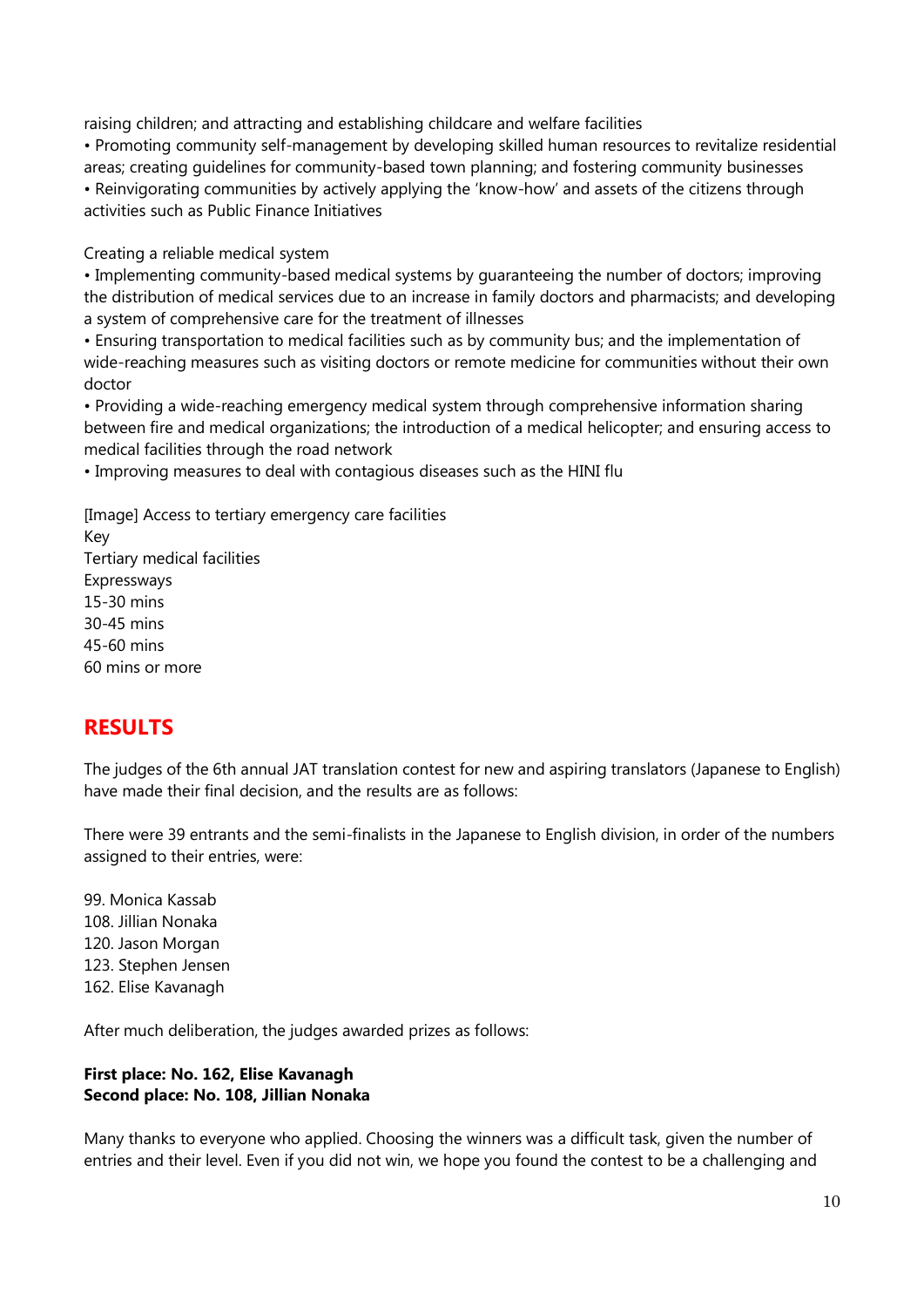worthwhile exercise, and we hope that some of you will try again next year.

Charles Aschmann Manako Ihaya Contest Liaison

## **Commentaries from the Judges**

#### **Malcolm James**

The stated purpose of the contest is "to cultivate new talent in commercial non-literary translation." In judging, I was trying to find the person with the most talent to become a top commercial translator, not the person who produced the best translation at this stage. Simple misinterpretations are likely to disappear with experience, so I regard them as less of a problem than if this were an actual commercial translation. I'm much less willing, however, to be lenient on translators who submit a translation that doesn't seem to have got a final read-through, or who produce a translation that doesn't seem to have considered the document's context and purpose. Each of the entries commented on below has its own merits and displays the signs of a competent translator. All the finalists have the potential to be good commercial translators and are to be congratulated on their efforts.

#### General points

This year's passage for translation was very dense. Careful reading of both the passage and of its context on the website were essential to ensure full understanding. The translators consequently had to do a lot of research, both to confirm the meaning of the original, and to check appropriateness of phrasing for the translation. The section on medical infrastructure proved particularly difficult, with none of the finalists or other entrants producing a completely "correct" translation. However, the difficulty of the task gave the entrants a good opportunity to demonstrate their skills at translating with both accuracy and readability.

#### Specific points for #099

This translation was easy to read, and had some very good phrasing. Examples that stood out include "offer telecommuting options," and "for children who need a place to go after school." However, simplifications to aid legibility often went too far, resulting in mistranslations such as a "City of 42 Million" (not just one city, surely) and "Pedestrian crossing with bicycle lane ..." (the crossing in the photo doesn't appear to have a separate bicycle lane.) The translator writes well, so further improvement would come from going through the Japanese text again after finishing the translation to check that all the content of the original has been covered.

#### Specific points for #108

This translation was well written and easy to read, but there were areas where it hinted that the translator did not really understand the document and how it related to the overall context. For instance, this document was one page of a pdf containing basically one project per page, so it seemed odd to have "projects" plural in the title. Also, it seems odd to say "we are working to ..." in the introductory paragraph when the project has not yet got the goahead. In contrast, subsection titles were well thought out and well translated. I particularly liked "Revitalizing our planned communities" for succinctly conveying the basic point that the Japanese postwar New Towns are no longer new. How to improve? Think more about the overall context to gain a deeper understanding of the document before translating. A "reality check"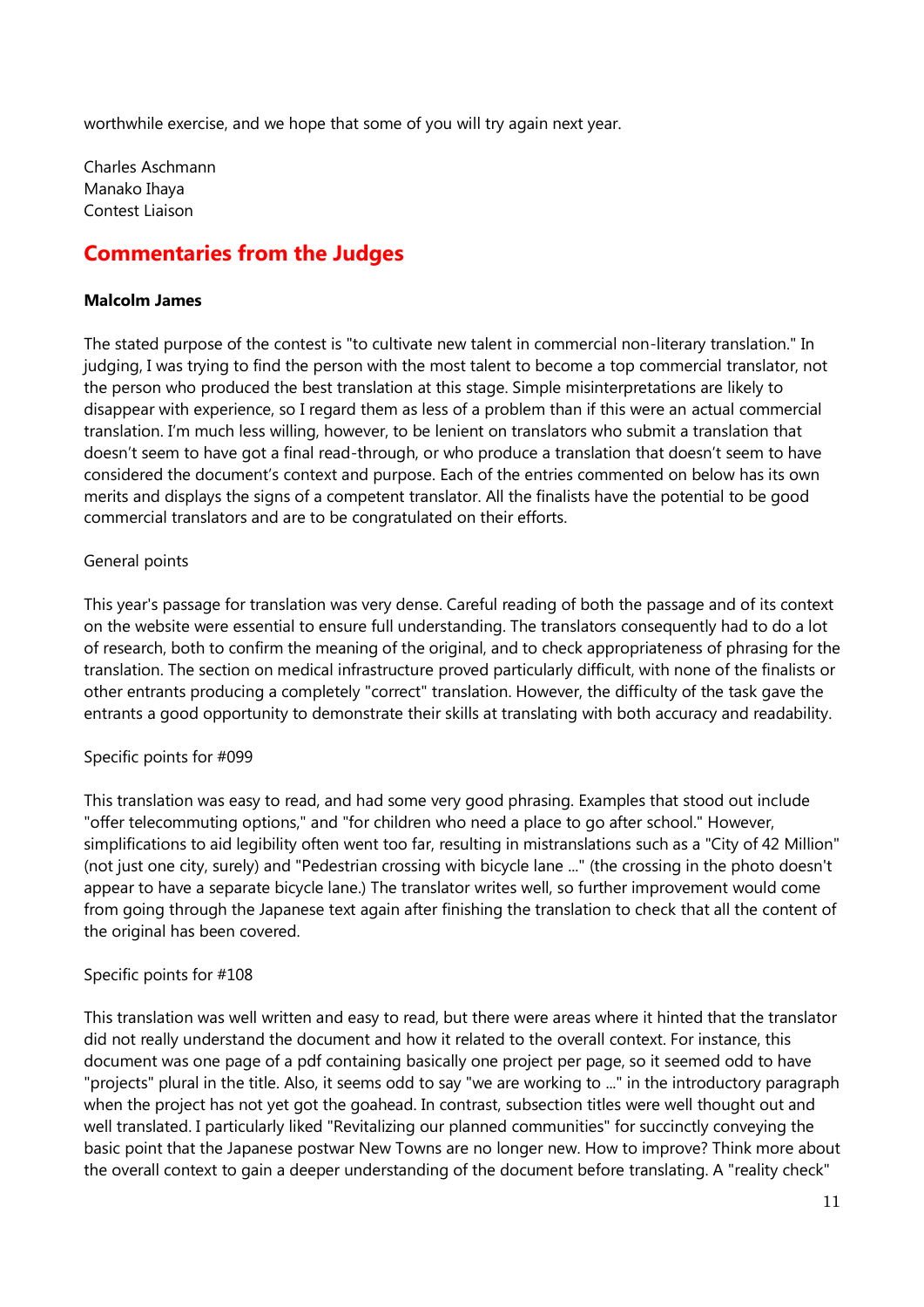of the finished translation would also be helpful. For instance, look at the map and ask, "does Tokyo really only have about a dozen highways?" With a deeper understanding of the documents to be translated, the translation and writing skills shown here provide the potential for this entrant to become a very good translator.

## Specific points for #120

The translator had obviously understood the overall context of the document and tried hard to convey all the meaning, showing flair for translation through phrases like "... running community buses." However, the translation was let down by being hard to read and by mistranslations such as "flex-time" and "typical" sidewalk (probably "ideal"/"model"). The mistranslations are likely to disappear as the translator gains experience, so to improve, the translator needs to work on his/her style. Start by looking for instance at how 108 handled the introductory paragraph, expressing almost the same information in only half the number of words.

## Specific points for #123

This translation had some very good translations of the public sector terminology, and fewer errors than any of the other finalists but sometimes ending up being more difficult to read than the original. For instance, the introductory paragraph could have been shorter or split into more than one sentence. However, I particularly liked phrases such as "diverse housing options," integrated components," and "repurposing." The danger of adding explanations to the original was demonstrated by adding a note that defined the Tokyo metropolitan region in a way that incorrectly excluded places like Hachioji. Improvement would come by spending more time on rephrasing the translation for legibility without losing the accuracy that is this translator's strong point.

## Specific points for #162

This translation was a little hard to read, but achieved a good overall balance between readability and accuracy. Most importantly, the translator gave the impression of having largely understood what the text was talking about. This understanding was then enhanced by neat but still accurate translations such as "Ensuring ample space for bicycles and pedestrians." How to improve? First of all, I strongly recommend doing a rigorous numbers and omissions check before delivery. That would probably eliminate embarrassing errors such as putting 2005 in the future and missing out one of the captions. Overall though, this was the translation that most demonstrated the entrant's potential to become a top commercial translator.

## **Ken Wagner**

#### "Let's 徹底 Everything"

Subject line of a query on the Honyaku mailing list (honyaku@googlegroups.com)

At the very moment I submit this commentary, a five-day-long debate on the Honyaku mailing list continues to rage over how to handle the relentless overuse of 徹底(する) in a piece of hyperbolic company literature. A reasonable suggestion was to consider 徹底 an adverb and insert the appropriate verb (do whatever thoroughly, exhaustively, meticulously, comprehensively, rigorously). The thread has grown to almost 50 messages, has apparently spawned some hurt feelings, and has still not abated. The Honyaku poster's quandary with 徹底 embodies one of the major challenges facing this year's JAT Translation Contest participants – translating a message that could easily be obscured by bureaucratese.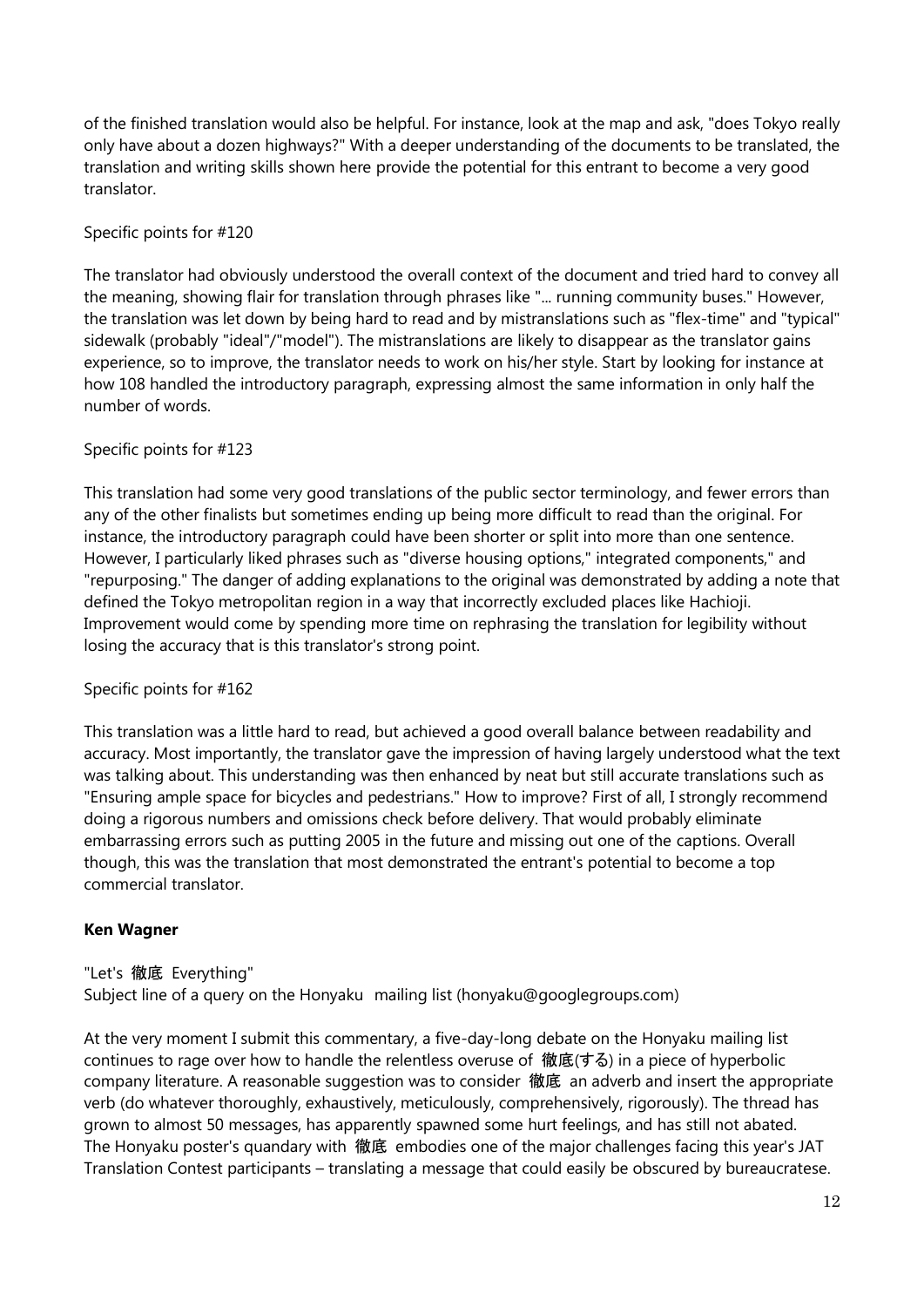The number of responses evoked by the 徹底 question on the Honyaku list is evidence of the difficultly – or at least the labor – involved in rendering trite bureaucratic jargon into readable and informative English. I would therefore like to say early on that all five finalists did an excellent job of circumventing the bureaucratese to bring a clear message to the reader. For fairness' sake, however, it should probably also be said that in some instances, these words were actually used to convey their basic meanings. The passage for the Japanese to English portion of 2009 JAT Translation Contest was 人口 4,200 万人が暮 らしやすく美しい地域の実現 – a piece of fairly interesting and valuable information obscured by a familiar list of bureaucratic buzzwords – 徹底, 充実, 実現, 推進, 促進, 提供, and 整備. The contest passage is a development plan for residential communities for a Greater Tokyo Area coping with a rapidly aging population and declining birthrate. The passage was taken from the website of the Regional Development Bureau of the Japanese Ministry of Land, Infrastructure, Transport, and Tourism.

#### Judging Technique and Results

To evaluate the translations, I first read them without referring to the Japanese text and ranked them based on the sound of the English and whether they seem to make sense. (In the case of this year's JAT contest, I hadn't seen Japanese text for at least two months.) I then use a modified form of the ATA grading scale to mark errors and examples of particularly good writing or interpretation and obtain negative and positive numerical scores. I also compared the translations of a list of key terms to assess the amount of research done and, as a result, how familiar the entrants seemed to be with the subject matter. This produced a numerical score for amount of research done. I then compared these numerical scores with my initial subjective judgments and made a final subjective decision on which translation was best conformed to the translation instructions at the beginning of the passage and also demonstrated potential for growth on the part of the translator.

When I read the entries without reference to the Japanese text (after not looking at the Japanese text for a couple of months), I ranked Elise Kavanagh's entry the highest for subjective impression. It was smooth and tightly written and contained very few translation artifacts. After Elise, Monica Kassab, Jillian Nonaka, and Jason Morgan's entries seemed equal in readability to me, although Jason's had obviously been filled out with explanatory information not evident in the other translations. Stephen Jensen's entry had more of a translated sound to my ear, although it turned out to be quite accurate.

I modified the ATA grading scale for the JAT contest. The actual ATA scale only identifies errors (misunderstanding, grammatical errors, inappropriate register, etc.). I added a positive scale to reflect traits like accuracy and elegance (or eloquence) and to produce a positive score for lines that were translated well.

Using the ATA grading scale, the results were Jillian Nonaka (negative, 55; positive, 33), Elise Kavanagh (negative, 66; positive, 30), Stephen Jensen (negative, 77; positive, 26), and Monica Kassab (negative, 93; positive, 28), and Jason Morgan (negative, 96; positive, 19).

I tried to evaluate the amount of research done independent of language comprehension and target writing errors. To do this, I selected 12 key words that identify how much research or reading on the subject was done. The terms or translations I preferred could be found by 1) reading county social service or urban planning websites from the United States (e.g., http://dentoncounty.com/socialservices.asp for social services), 2) searching the term in question alone in quotes on Google and working through to an English definition (e.g., through Wikipedia), or 3) searching the term and とは in quotes on Google. The terms were:

- 1. 福祉 (social services, not welfare)
- 2. 子育て (not child-rearing)
- 3. 重層的 (something like multi-tiered)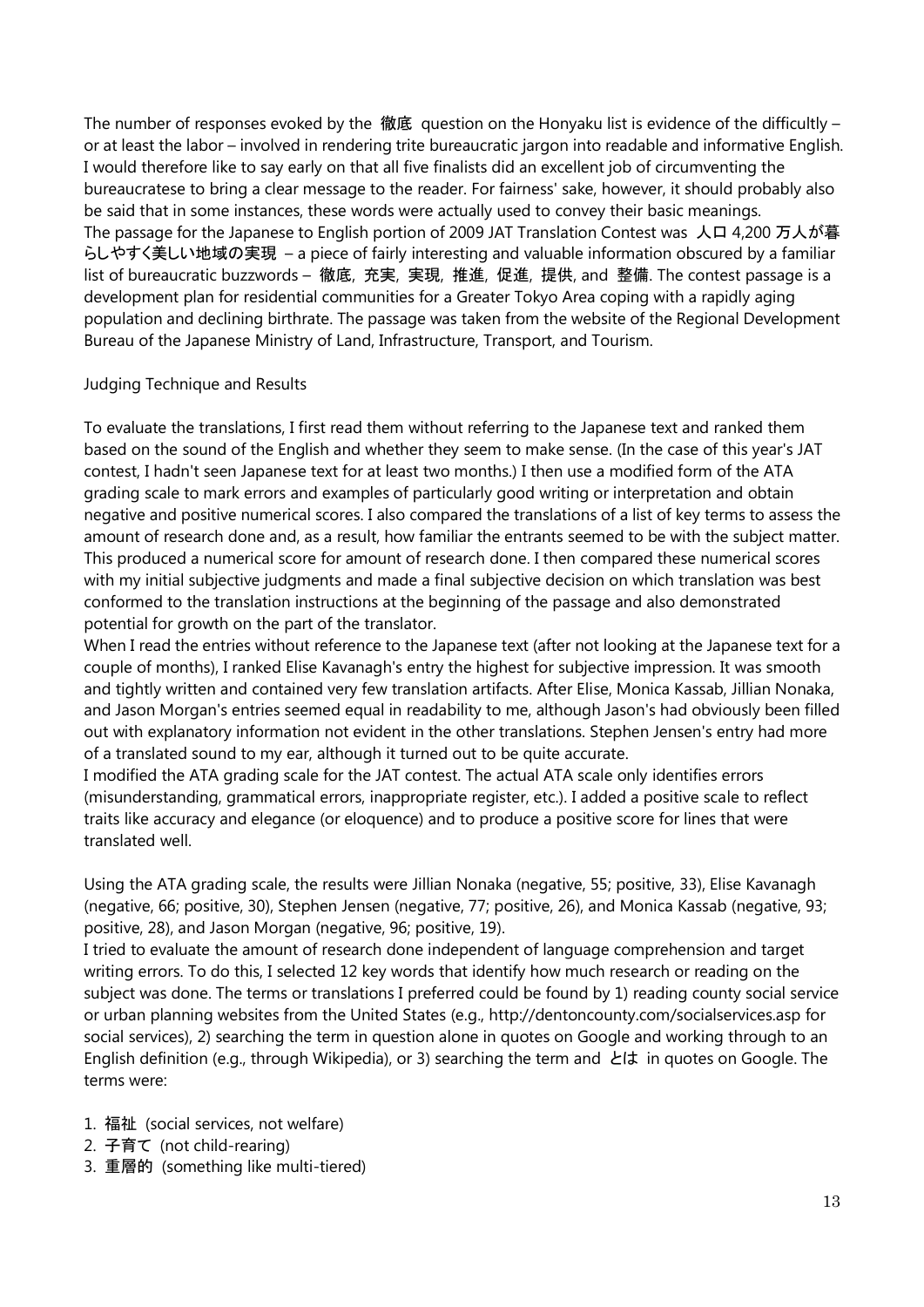- 4. 保育所 (something like daycare, not nursery [school])
- 5. 介護 (something like assisted living, not nursing home)

6. 視覚障害者誘導用ブロック (tactile paving, truncated domes, detectable warnings, tactile ground surface indicators, detectable warning surfaces)

- 7. イメージ (artist's conception when appropriate)
- 8. ニュウータウン等 (explained in some way)
- 9. デイサービスセンター (identified as a facility for seniors)
- 10. (疾病ごとの)医療連携体制 (translation shows a description has been read in Japanese)
- 11. 消防 (emergency services, not firemen/fire department)
- 12. 新型インフレンザ (this year, H1N1)

Here, "yes" means the rendering of a term shows evidence of research/reading on the subject and "no" means the rendering doesn't show that research was done. The scores were, in descending order: Elise Kavanagh (yes, 7 terms; no, 5 terms), Jason Morgan (yes, 6½ terms; no, 5½ terms), Jillian Nonaka (yes, 4 terms; no, 8 terms), Stephen Jensen (yes, 4 terms; no, 8 terms), and Monica Kassab (yes, 2½ terms; no, 9½ terms).

As a result, Elise Kavanagh and Jillian Nonaka came out in the lead, but were very close. Elise had the highest subjective impression and research scores. Jillian had the highest modified ATA score (accuracy and individual flashes of eloquence), was in third place for research, and was in a three-way tie for second place in subjective impression.

#### Individual Renderings

I should repeat that Elise Kavanagh and Jillian Nonaka were very close, very little distinguished the two. In fact, one judge chose Jillian's as the first-place entry, and quite a bit of deliberation among the judges was required before finally deciding on Elise's entry. I selected Elise's entry because objectively, Elise appeared to have done the most research and, subjectively, the translation elicited the most positive visceral reaction on the initial read. This difference may have rested on only a few key words and phrases that made Elise's version seem less translated. For example, Elise simply stated that the Tokyo area population will peak, used the term "multi-tiered" (approach), and avoided a translated sound in the turn of phrase "supporting families and ensuring the safety and security of children." While Jillian Nonaka had many turns of phrase that I considered eloquent, the use of the following English terms and phrases may have triggered a negative visceral reaction: "child-rearing" (antiquated), "stratified plans" (in this context), "nursery schools" (antiquated), and the phrase "setting up nursery schools during the renovation of public housing complexes" (rather than something "like incorporating daycare centers into public housing"). As for the three remaining contestants, who all turned in good translations, Jason Morgan's chief misstep was over-explaining the text, perhaps explaining it to himself, while Monica Kassab sacrificed meaning for elegant English. I can sympathize Jason and Monica and do not consider these missteps an obstacle to further development because I went through both of these phases myself. Where Elise and others simply translated 公共賃貸宅等の建替えに併せた福祉施設の併設・誘致 as something like "housing redevelopments which include or attract new welfare centers," Jason said "building welfare facilities in conjunction with the rebuilding of public housing projects and inviting bids for similar construction projects." While bids and construction projects may be required, there was no mention of them in the text and this is information that the reader can figure out for himself (or doesn't need to know, depending upon whether he is a potential resident or contractor). At the other end of the spectrum, Monica dropped large pieces of text for the sake of elegance. She translated 地域内の医師の確保方策の推進、かかりつけ 医やかかりつけ薬局の普及による適切な医療の機能分担の推進、疾病ごとの医療連携体制の構築など地域医 療体制の充実 (accomplish x by doing three things) as "promote the increased use of local doctors and pharmacies to properly distribute the burden on these facilities" (accomplish x by doing two things). This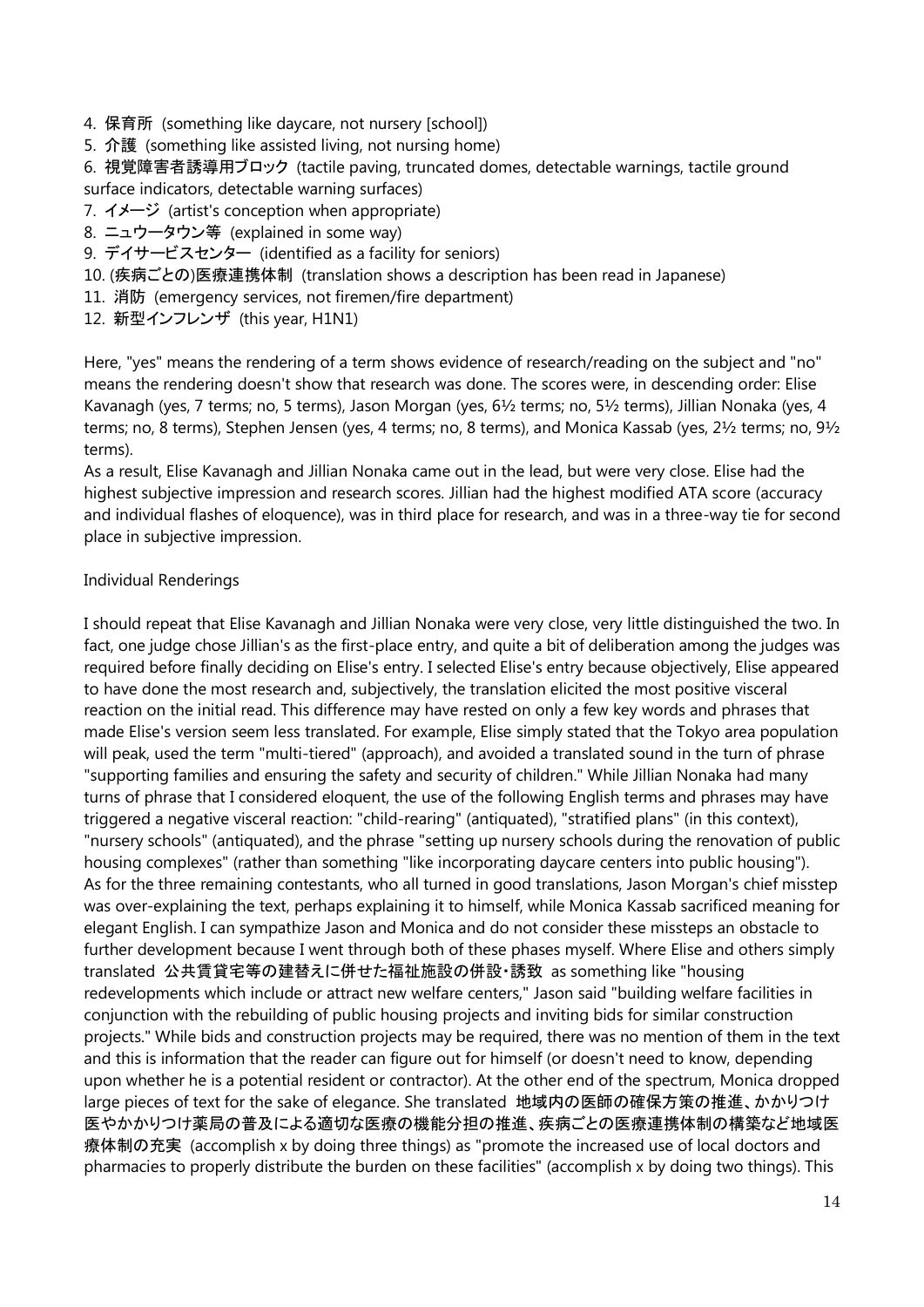rendering omitted 疾病ごとの医療連携体制の構築 – develop coordinated response systems for individual diseases. Monica also omitted similar units of meaning in other passages in other passages. Once again, I would like to express my appreciation for the effort and care that went into the translations in this year's contest, thank all of the contestants for participating, and congratulate the finalists and winner.

#### **Lee Seaman**

Comments on JAT Translation Contest entries

This was an excellent group of translations. My compliments to all of the finalists, and my thanks to the organizers of the contest for providing this showcase for new translation talent.

This is a challenging piece. In order to make sense of it, the translator had to not only convey the meaning of the Japanese words, but also to understand the document in the context of Japanese society and public housing policy.

Each finalist made at least a few errors. My picks for first and second place were those passages that I felt most clearly communicated the underlying meaning of the Japanese with the fewest areas of serious misunderstanding.

#### Working premises

The instructions for the contest were clear. The translation is for a government website, publication quality, for native English speaking readers, and the translator is to incorporate explanatory notes if necessary.

Based on these instructions, I made the assumption that the translation should be easy to read and friendly in tone (more so, for example, than a journal article on a study of innovative cancer therapy in lab rats). So in addition to looking for translation accuracy, I also evaluated each passage on how well it conveyed the message of the original text, and I penalized awkward expressions more than I would in a translation that was primarily for information.

## General comments

Here are three points in the Japanese document that I thought were particularly challenging.

## 1) 地域優良賃貸住宅

This caption in the second figure was translated by the five finalists as "deluxe public housing," "high-quality rental apartments," "high quality apartments," "high quality local rental housing," and "local upscale apartment complex." The judges had a lively discussion over this term, too, including some very helpful input from one of the E-J judges, who told us that 地域優良賃貸住宅 is a relatively new system combining 特定優良賃貸住宅(「特優賃」とくゆうちん) and 高齢者向け優良賃貸住宅(「高優賃」こうゆうちん) and that probably the reference in this case is to(「高優賃」).

I found a useful paper at [http://www.city.oshu.iwate.jp/www/contents/1221024338243/files/seibikijun.pdf.](http://www.city.oshu.iwate.jp/www/contents/1221024338243/files/seibikijun.pdf) Chapter 4 describes the augmentations that are specified for senior residences; they are not really "luxury" or "upscale" so much as they are designed for the safety and comfort of seniors living alone. So one possible translation would be "public housing with augmented safety features for seniors." But of course that means adding quite a lot of material that is not included in the text. I would probably translate it as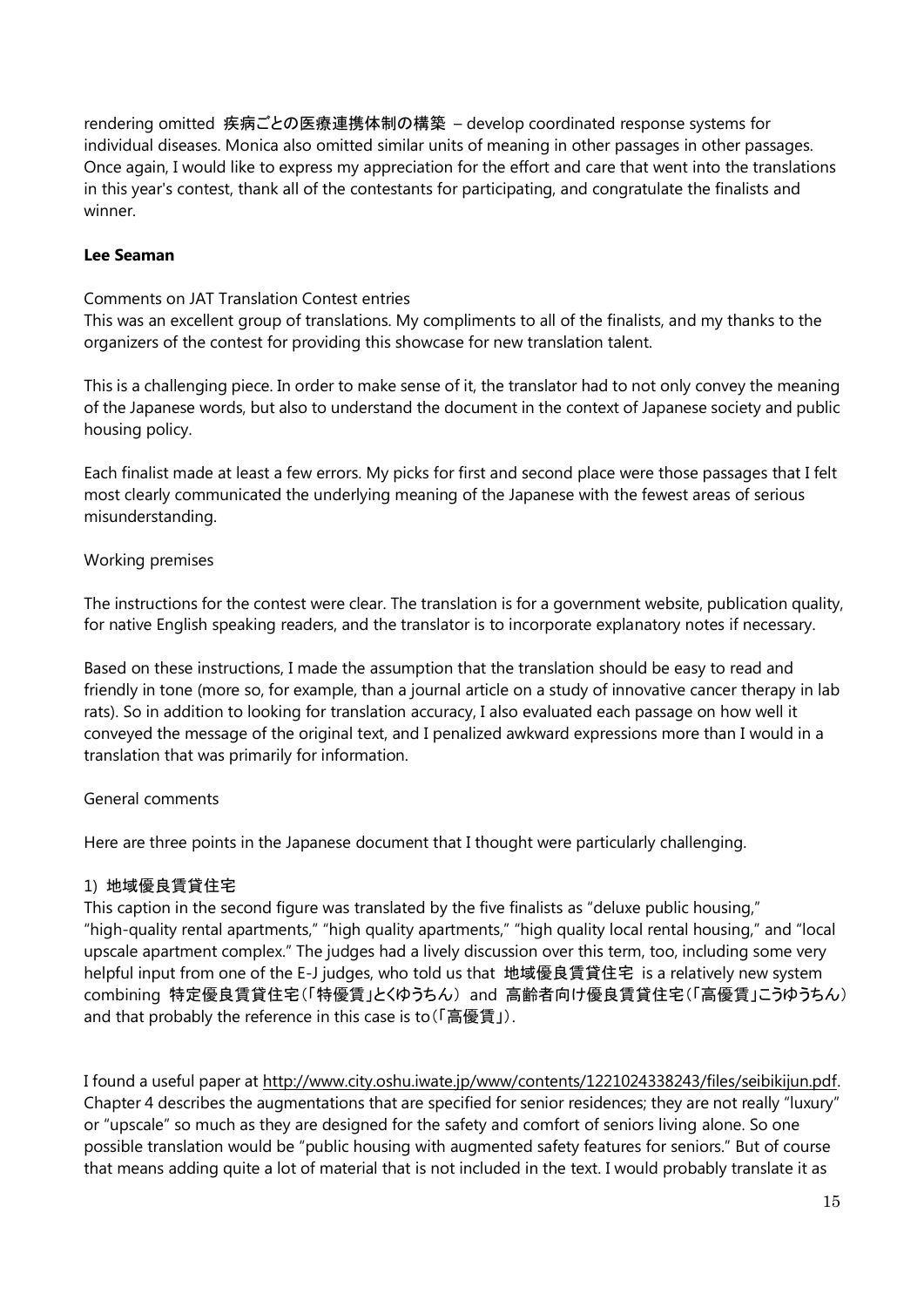"senior-friendly public housing" or "rental housing with augmented features," and add a note asking the client to confirm.

## 2) New Town

Two translators left this "as is" in the English translation. Although the term "New Town" is widely used in English, in this case the term is combined with 再生, so clearly these "new towns" are actually quite old. To reduce reader confusion ("Why are they revitalizing a new town?") I would recommend "planned community" or "planned residential community" instead.

## 3) 地域子育て支援拠点の整備等乳幼児を持つ親が気軽に交流・相談できる場の提供

The term 乳幼児 is often translated, even in J-E medical dictionaries, as "infant," but that is incorrect. An infant is technically a child under 12 months old, and the word is not used much in casual speech. "Babies, toddlers, and preschoolers" would be accurate here, but the best translation in this context is simply "small children."

#### Individual comments

## 1) No. 162

A workmanlike translation that does a good job of communicating the meaning of the website. Prose is straightforward and clean. The heading "5. An urban development initiative to meet the needs of a society with a low birth rate and an aging population" is particularly clear, and sets the tone for the remainder of the article.

The statement that " ... the population over the age of 65 years will grow to 20% in 2005 and 30% in 2025" implies that this article was written before 2005. It should have been " ... will grow from 20% in 2005 to 30% in 2025." And toward the end of the article, " ... fire and medical organizations" would be easier to read if it were restated as "fire departments and medical organizations," or even "fire departments (ambulance) and medical organizations" for greater clarity.

The author of No.162 appears to be a very competent translator, but some of the English phrases sound a little awkward to my ear. This could be improved by working for awhile with an experienced editor, and perhaps by reading translations aloud after they are finished. (I read most of my translations aloud during checking, and always find awkward spots that didn't show up during writing.)

## 2) No. 108

Very readable prose, with some beautifully translated phrases. In a document like this, headings are especially important for communicating the underlying message, and No. 108 provided some excellent headings, including "good for everyone in an aging society," "revitalizing our planned communities," and "constructing a medical system that instills a sense of safety and peace of mind.

Unfortunately this translation also has a relatively high percentage of errors and potentially confusing expressions. I found two major examples. On page 1, "renting out housing that belongs to senior citizens" suggests that the government might be taking away the houses of seniors. On page 3, "Wide sidewalks for pedestrians which resolve the problems of height differences" does not mention that these new wide sidewalks are for bicyclists as well as pedestrians, and "height differences" confused me. (Will all pedestrians be the same height?) Something like "curb-free crosswalks" would work better. Passage #108 shows real writing talent. Additional attention to accuracy will provide a promising future in translation.

Other translations:

No. 099: A good translation, fluent and easy to read, and provides a good impression of the website, but